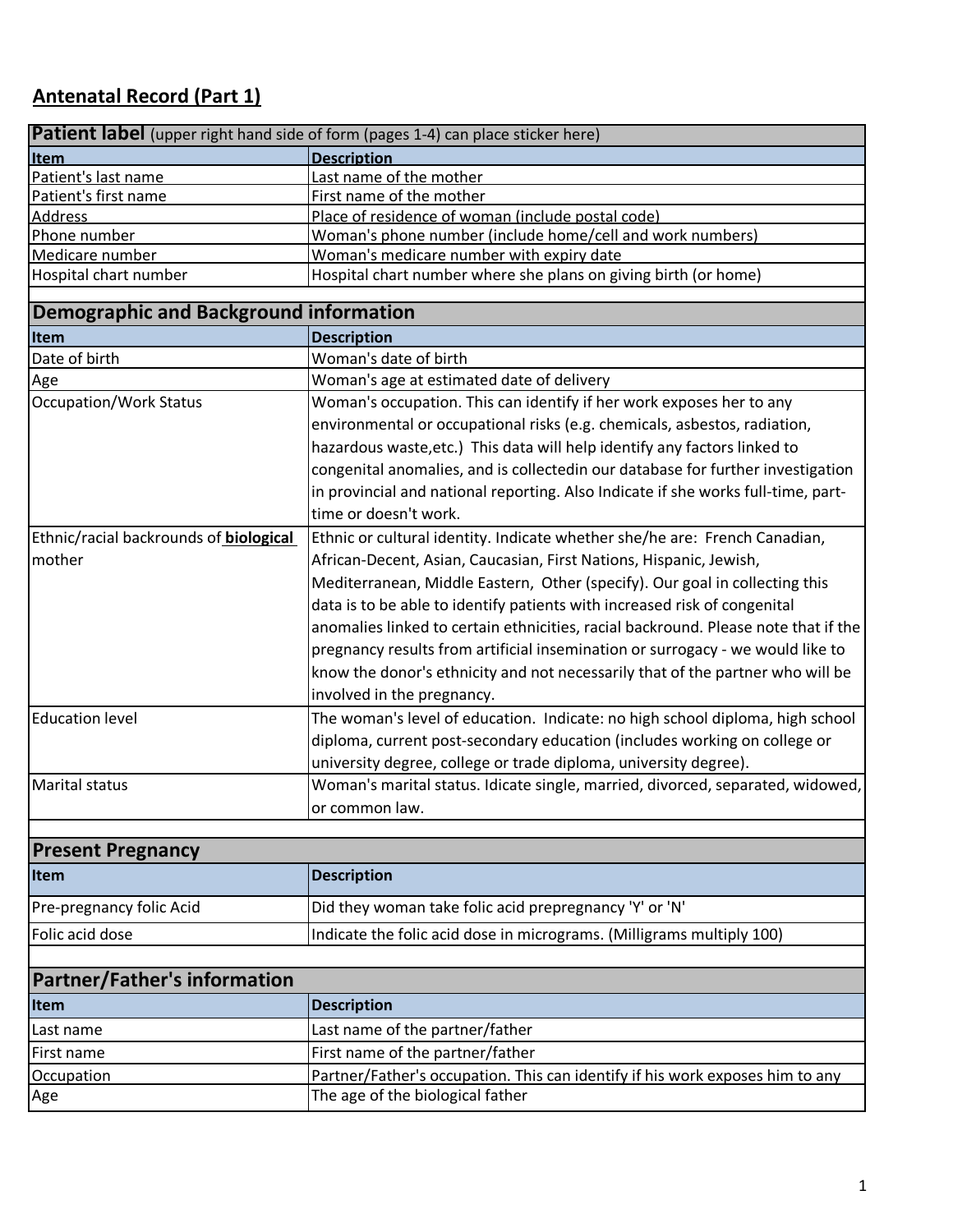| <b>Healthcare Provider</b>            |                                                                                                                                                         |  |
|---------------------------------------|---------------------------------------------------------------------------------------------------------------------------------------------------------|--|
| Item                                  | <b>Description</b>                                                                                                                                      |  |
| Family physician/Nurse Practioner     | Name of the family physician, nurse practioner                                                                                                          |  |
| <b>Birth attendants</b>               | Indicate birth attendants, OBS, Family physician, midwife                                                                                               |  |
| Newborn care                          | Indicate Newborn care, Pediatrician, Family physician/NP, Midwife                                                                                       |  |
| <b>Physical Examination</b>           |                                                                                                                                                         |  |
| Item                                  | <b>Description</b>                                                                                                                                      |  |
| Exam date                             | Indicate when the physical examination took place                                                                                                       |  |
| <b>BP</b>                             | Document the blood pressure taken during the exam                                                                                                       |  |
| Height                                | Document the height of the woman in centimeters                                                                                                         |  |
| Pre-pregnancy weight                  | Document the pre-pregnant weight of the woman in kilograms                                                                                              |  |
| Pre-pregnancy BMI (Body Mass Index)   | Document the pre-pregnant BMI. Refer to the BMI on the attached appendix A.                                                                             |  |
| <b>Breasts and Nipples</b>            | Document results of breasts and nipples exam                                                                                                            |  |
| Pelvic Exam                           | Document results of pelvic exam                                                                                                                         |  |
| Normal                                | Document if normal                                                                                                                                      |  |
| Abnormal                              | Document if abnormal, please describe abnormalities below                                                                                               |  |
| <b>Lifestyle and Social History</b>   |                                                                                                                                                         |  |
| Item                                  | <b>Description</b>                                                                                                                                      |  |
| <b>Occupation/Environmental Risks</b> | Indicate whether discussed, if there are concerns, or if there was a referral                                                                           |  |
| Support system                        | Indicate whether discussed, if there are concerns, or if there was a referral                                                                           |  |
| <b>Interpersonal Violence</b>         | Indicate whether discussed, if there are concerns, or if there was a referral                                                                           |  |
| Sexual abuse                          | Indicate whether discussed, if there are concerns, or if there was a referral                                                                           |  |
| Financial/Housing/Prenantal Benefits  | Indicate whether discussed, if there are concerns, or if there was a referral                                                                           |  |
| Prenantal classes                     | Indicate whether discussed, if there are concerns, or if there was a referral                                                                           |  |
| <b>Alcohol use</b>                    | The TWEAK tool is attached with the completion guide. The tool has been                                                                                 |  |
| Item                                  | <b>Description</b>                                                                                                                                      |  |
| Alcohol                               | Indicate if the woman has used alcohol 'Yes' or 'No'                                                                                                    |  |
| Before pregnancy                      | Document the maximum amount of drinks before pregnancy. Please refer to<br>the attached appendix " Maternal drinking guide and how to ask the question" |  |
| Current                               | Document the maximum amount of drinks during the current pregnancy.                                                                                     |  |
| <b>Tobacco use (smoking)</b>          |                                                                                                                                                         |  |
| <b>Item</b>                           | <b>Description</b>                                                                                                                                      |  |
| Smoking                               | Indicate if the woman has never smoked. Or indicate a quit date if she is a                                                                             |  |
|                                       | former smoker                                                                                                                                           |  |
| Cig/day before pregancy               | Document the average cigarettes per day before the pregnancy. (Please note                                                                              |  |
|                                       | 1/2 pack is 13 cigs, 1 pack is 25 cigs)                                                                                                                 |  |
| Cig/day current                       | Document the average number of cigarettes per day during the current                                                                                    |  |
|                                       | pregnancy (Please note 1/2 pack is 13 cigs, 1 pack is 25 cigs)                                                                                          |  |
| Exposure to 2nd hand smoke            | Check 'no' or 'yes' if exposed to tobacco use. (if the mother lives with a smoker<br>or works in a environment with smokers)                            |  |
| <b>Marijuana and substance use</b>    |                                                                                                                                                         |  |
| <b>Item</b>                           | <b>Description</b>                                                                                                                                      |  |
| Marijuana Use                         | Indicate if the woman has never used cannabis. Or indicate a quit date if she is                                                                        |  |
|                                       | a former user.                                                                                                                                          |  |
|                                       |                                                                                                                                                         |  |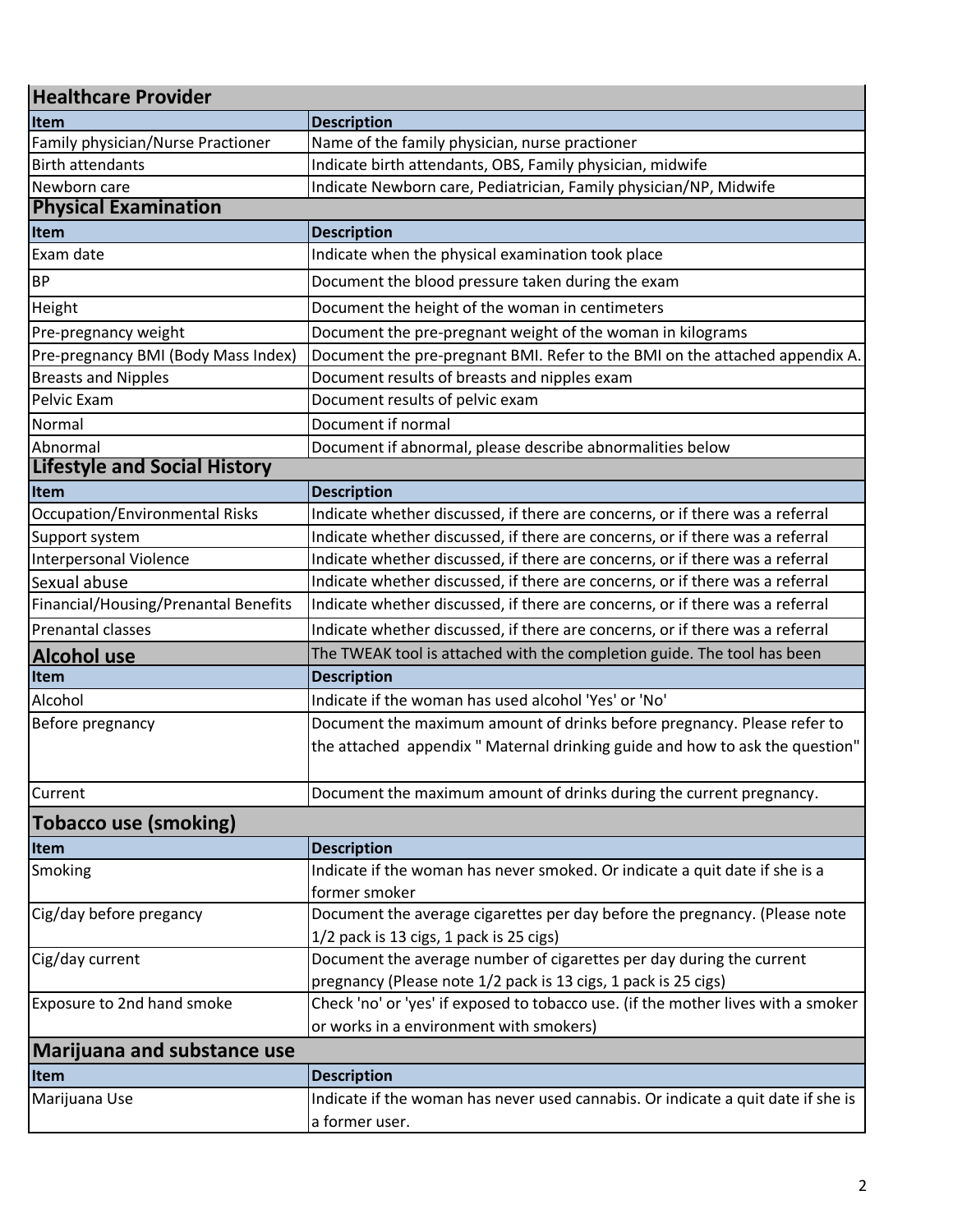| Marijuana use before pregancy | Document the average amount of usage per day, week or month before               |
|-------------------------------|----------------------------------------------------------------------------------|
|                               | pregnancy                                                                        |
| Marijuana use during current  | Document the average usage per day, week or month during the current             |
| pregnancy                     | pregnancy                                                                        |
| Subtances Use                 | Indicate Yes' or 'No' for substance use during pregnancy. Specify in the 'notes' |
|                               | section the type of substance. Can include methadone, solvents, opiates,         |
|                               | vaping or other                                                                  |

### **Antenatal Record (Part 2)**

(Reminder that to the upper right of the form the patients label should be placed)

| <b>Medical History, current pregnancy</b> |                                                                                 |  |
|-------------------------------------------|---------------------------------------------------------------------------------|--|
| Item                                      | <b>Description</b>                                                              |  |
| <b>Final EDD</b>                          | Date of the final estimate of the delivery date. Please check corresponding box |  |
|                                           | to determine dating method                                                      |  |
| Dating method                             | Indicate the EDD dating method: T1 ultrasound, T2 ultrasound, ART, or other     |  |
| Method of conception                      | Please indicate the method of conception: Spontaneous, ART. If ART please       |  |
|                                           | specify: OI, IUI, IVF, ICSI                                                     |  |
| Pregnancy on contraceptive                | Please indicate 'Yes' or 'No' if pregnancy occurred while on contraceptive      |  |
| <b>LMP</b>                                | Date of last menstrual period                                                   |  |
| <b>Obstetrical History</b>                |                                                                                 |  |
| Item                                      | <b>Description</b>                                                              |  |
| Gavida                                    | The total number of prior plus present pregnancies regardless of gestational    |  |
|                                           | age, type, time or method of termination outcome. Twins or multiple are         |  |
|                                           | counted as one pregnancy                                                        |  |
| Term                                      | The total number of previous pregnancies with birth occuring at greater than    |  |
|                                           | or equal to 37 completed weeks gestation                                        |  |
| Preterm                                   | The total number of previous pregnancies with birth occuring between 20-36      |  |
|                                           | completed weeks gestation                                                       |  |
| Abortion - induced                        | The total number of previous induced terminations of pregnancies ending         |  |
|                                           | prior to 20 completed weeks gestation.                                          |  |
| Abortion - Spontaneous                    | The total number of previous spontaneous terminations of pregnancies ending     |  |
|                                           | prior to 20 completed weeks gestation. This includes missed abortions, ectopic  |  |
|                                           | pregnancies, termination of a non-viable fetus                                  |  |
| Living                                    | The total number of children the women has given birth to, and are presently    |  |
|                                           | living. Does not include present pregnancy                                      |  |
| Date of birth/abortion                    | Indicate the date of birth/abortion for each pregnancy                          |  |
| Place of Birth/abortion                   | Indicate the place of birth/abortion for each pregnancy                         |  |
| Hours in labour                           | Indicate the number of hours in labour for each pregnancy                       |  |
| Gestational age                           | Indicate the gestational age for each birth/abortion                            |  |
| Type of birth                             | Indicate the type of birth(vaginal or caesaran)                                 |  |
| Perinatal complications                   | Indicate any perinatal complications for each birth/abortion                    |  |
| Sex                                       | Indicate the babies sex for each birth/abortion                                 |  |
| Birth weight                              | Indicate the birth weight for each birth/abortion                               |  |
| <b>Breast fed</b>                         | Indicate 'Yes' or 'No' for each baby                                            |  |
| Present health of child                   | Document the present health of each child                                       |  |

٦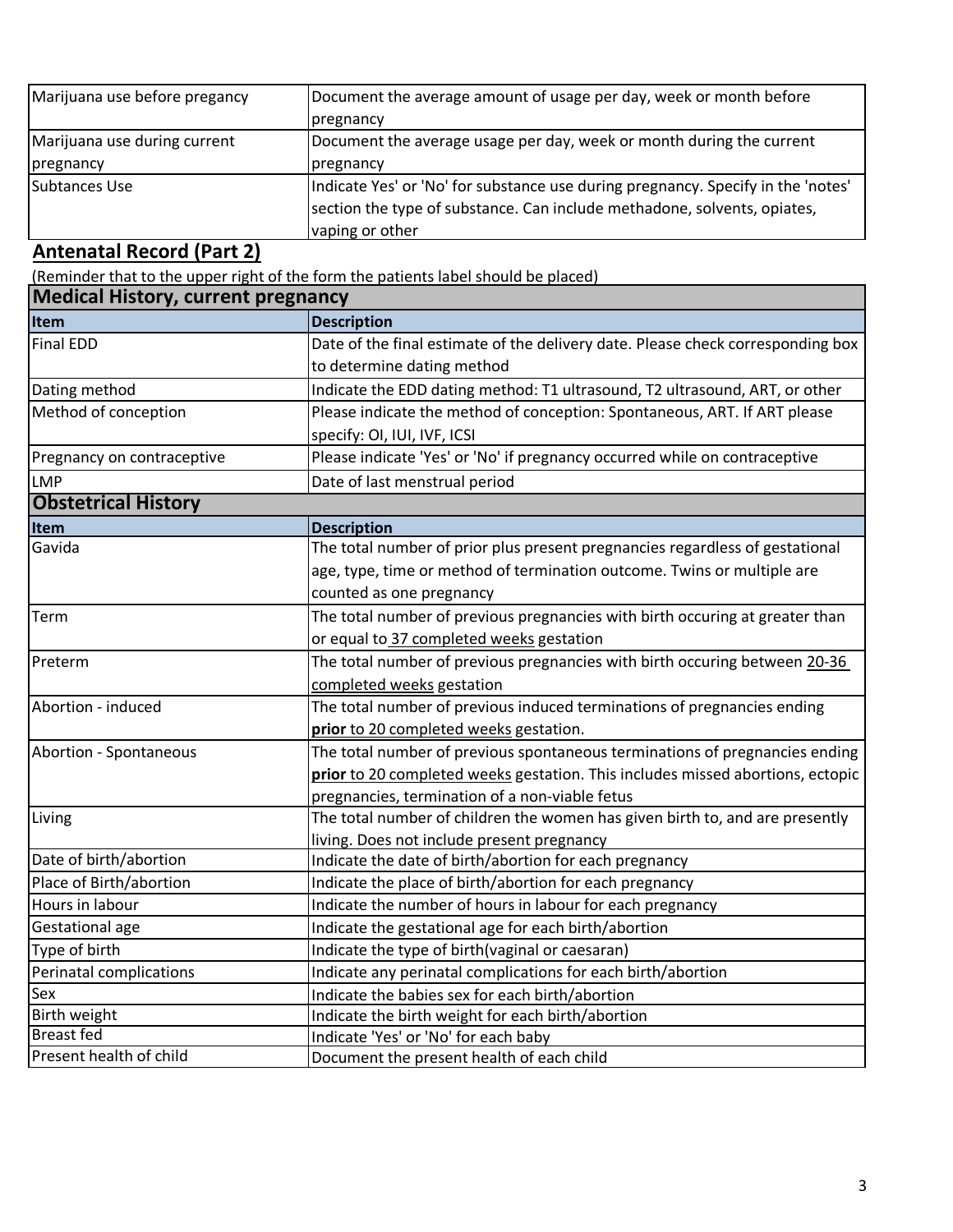# **Medical History and Family History**

\* Includes medical history/family history that may influence the management or outcome of the current pregnancy.

| <b>Medical History and Surgical History</b> |                                                                                                           |  |
|---------------------------------------------|-----------------------------------------------------------------------------------------------------------|--|
| <b>Item</b>                                 | <b>Description</b>                                                                                        |  |
| GI/Hepatic                                  | History of Gastrointestinal or hepatic disease, please choose 'Yes' or 'No'.                              |  |
| Urinary/Renal                               | Pre-existing disorders, history of recurrent UTI, pyelonephritis, ARF, CRF or                             |  |
|                                             | those complicating a previous pregnancy. Please indicate 'Yes' or 'No'. Please                            |  |
|                                             | specify in comments below                                                                                 |  |
| Anesthesia                                  | Complications from previous anesthetics, please indicate 'Yes' or 'No'. Please                            |  |
|                                             | specify in comments below                                                                                 |  |
|                                             | Hypertension/Preeclampsia/eclampsia  Previous chronic hypertension, hypertension currently on medication, |  |
|                                             | hypertension with previous pregnancies. Please indicate 'Yes' or 'No'. Please                             |  |
|                                             | specify in comments below                                                                                 |  |
| HSV/STI                                     | History of herpes simplex virus or STI's. Indicate 'Yes' or 'No'. Please specify in                       |  |
|                                             | comments below                                                                                            |  |
| Surgeries                                   | History of any previous surgeries. Indicate 'Yes' or 'No'. Please specify in                              |  |
|                                             | comments below                                                                                            |  |
| Varicella                                   | History of varicella. Indicate 'Yes' or 'No'. Please specify in comments below                            |  |
| <b>Blood transfusion</b>                    | History of blood transfusions. Indicate 'Yes' or 'No'. Please specifiy in                                 |  |
|                                             | comments below                                                                                            |  |
| Mental Health Concerns                      | Past or present history of mental illness and treatments. Indicate 'Yes' or 'No.                          |  |
|                                             | Please specify in comments below                                                                          |  |
| Diabetes/thyroid/endocrine                  | Endocrine disoders (diabetes, thyroid). Indicate 'Yes' or 'No'. Please specify in                         |  |
|                                             | comments below                                                                                            |  |
| Uterine/ Cx procedure                       | History of uterine or Cx procedure(LEEP, cone, mymectomy). Indicate 'Yes' or                              |  |
|                                             | 'No'. Please specify in comments below.                                                                   |  |
| Neurological                                | History of neurological disorders. Indicate 'Yes' or 'No'. Please specify in the                          |  |
|                                             | comments below.                                                                                           |  |
| Respiratory                                 | History of any respiratory disorders. Indicate 'Yes' or 'No'. Please specify in the                       |  |
|                                             | comments below.                                                                                           |  |
| Cardiovascular                              | History of cardiovascular disease. Indicate 'Yes' or 'No'. Please specify in the                          |  |
|                                             | comments below.                                                                                           |  |
| Thromboembolic/Hematologic                  | History of thromboembolic or hematologic disorders. Indicate 'Yes' or 'No'.                               |  |
|                                             | Please specify in comments below                                                                          |  |
|                                             |                                                                                                           |  |
| Other                                       | History of any other disorders or diseases not specified above. Indicate 'Yes' or                         |  |
|                                             | 'No'. Please specify in the comments below                                                                |  |
| <b>Comments</b>                             | The comment section is a place to elaborate or specify on any of the above                                |  |
|                                             | medical history questions.                                                                                |  |
| <b>Allergies/Sensitivities</b>              | Please specify any allergies or sensitivities in the space provided                                       |  |
|                                             |                                                                                                           |  |
| Medications/Herbals/OTC                     | Please specify any medications, herbals, and any over the counter medications                             |  |
|                                             | in the space provided                                                                                     |  |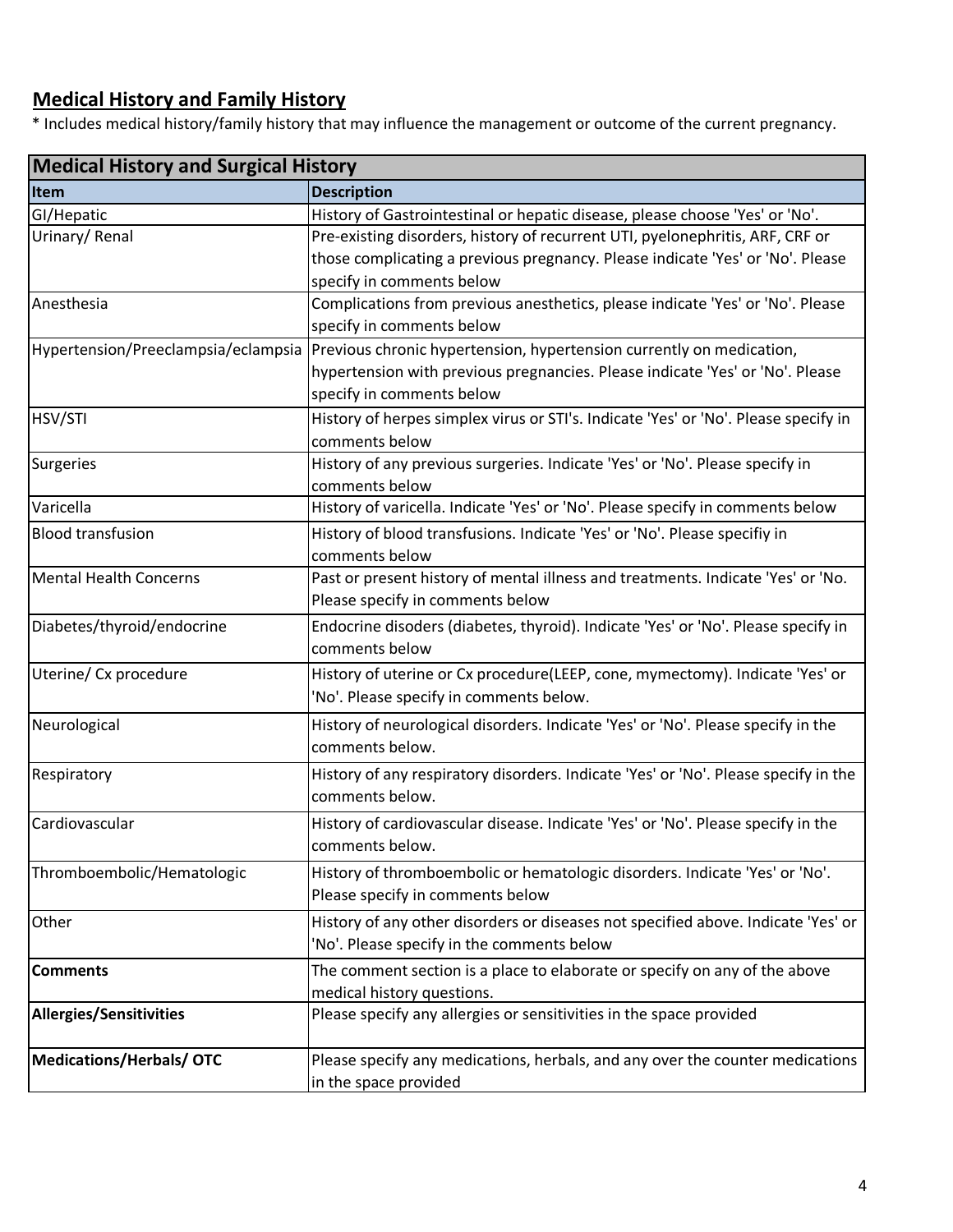| <b>Family History</b>                    | *Includes medical history/family history that may influence the management                                                                       |
|------------------------------------------|--------------------------------------------------------------------------------------------------------------------------------------------------|
|                                          | or outcome of the current pregnancy. Check 'No' if the condition is not                                                                          |
|                                          | present. If 'Yes' please document.                                                                                                               |
| <b>Item</b>                              | <b>Description</b>                                                                                                                               |
| <b>Heart disease</b>                     | Indicate 'Y' or 'N' for both Mother and Father                                                                                                   |
| Hypertension                             | Indicate 'Y' or 'N' for both Mother and Father                                                                                                   |
| <b>Diabetes</b>                          | Indicate 'Y' or 'N' for both Mother and Father                                                                                                   |
| Thyroid disorders                        | Indicate 'Y' or 'N' for both Mother and Father                                                                                                   |
| Thromboembolic (DVT/PE)                  | Indicate 'Y' or 'N' for both Mother and Father                                                                                                   |
| Hematologic                              |                                                                                                                                                  |
| Multiple births                          | Indicate 'Y' or 'N' for both Mother and Father                                                                                                   |
| <b>Congenital anomalies</b>              | Indicate 'Y' or 'N' for both Mother and Father                                                                                                   |
| Chromosone abnormalities                 | Indicate 'Y' or 'N' for both Mother and Father                                                                                                   |
| At risk population (eg. Ashkenazi,       | Indicate 'Y' or 'N' for both Mother and Father                                                                                                   |
| consanguinity, CF, sicklecell, Tay Sach, |                                                                                                                                                  |
| Thalassemia)                             |                                                                                                                                                  |
| Other                                    | Please specifiy other family history                                                                                                             |
| <b>Notes</b>                             | Any notes you would like to document                                                                                                             |
| <b>Laboratory and Diagnostic Testing</b> |                                                                                                                                                  |
| Item                                     | <b>Description</b>                                                                                                                               |
| <b>First Prenatal Visit</b>              | Date of the 1st prenatal visit, PAP date, and results. Other tests offered to all                                                                |
|                                          | Indicate the results of the following test that is offered to some women:                                                                        |
|                                          | Varicella, Hepatitis C, Father's RH, TSH, early Diabetic screen, or other. If these                                                              |
| 9 - 13 +6 WEEKS                          | Indicate if the maternal Serum Testing was 'discussed', 'declined' or 'accepted'                                                                 |
|                                          | with the date (Screen's for Down Syndrome, Trisomy 18). Nuchal Translucency                                                                      |
|                                          | and date.                                                                                                                                        |
| 15 - 20 +6 WEEKS                         | Indicate if the maternal Serum Testing was 'discussed', 'declined' or 'accepted'                                                                 |
|                                          | with the date (Screen's for Down Syndrome, Trisomy 18)                                                                                           |
| <b>24 - 28 WEEKS</b>                     | Indicate the results of the following tests offered to all women: CBC, GTT,                                                                      |
|                                          | Antibody Screen, Diabetic screen(1hr PC 50g glucose screen)                                                                                      |
| 28 WEEKS                                 | Indicate 'Yes' or 'No' if the Rho (D) Immuno Globulin is given, along with the                                                                   |
|                                          | date. Indicate VBAC eligibility 'Yes' or 'No'.                                                                                                   |
| 28 - 32 WEEKS                            | Indicate the score of Edingburg Postnatal depression scale, along with 'yes' or                                                                  |
| 35 - 37 WEEKS                            | Indicate the positive or negative result of the GBS (Group Strep B) if screening                                                                 |
|                                          | was done along with the date. Or Check 'declined' box if the patient refused                                                                     |
|                                          |                                                                                                                                                  |
| Other Lab/ DI results                    | Document if any other labs or diagnostic imaging results were done and the                                                                       |
|                                          | Indicate wether the GTT was done 'yes' or 'no' along with the date and the                                                                       |
|                                          | results (Glucose tolerance test - gestational diabetes)                                                                                          |
|                                          | Indicate if an Amniocentesis/CVS was done along with the date and the results                                                                    |
|                                          | Indicate if NIPs was done along with the date and results<br>Indicate if the seasonal flu Shot was 'disscused', 'declined' or 'given'. If it was |
| <b>Special Procedures/ Tests</b>         |                                                                                                                                                  |
|                                          | Indicate if TDAP was done along with the date or if it was 'declined'.                                                                           |
|                                          | Indicate if the Covid-19 vaccine was 'disscused', 'declined' or 'given'. If it was                                                               |
|                                          | administered, indicate the dates of the first and second dose as well as the                                                                     |
|                                          | manufacturer.                                                                                                                                    |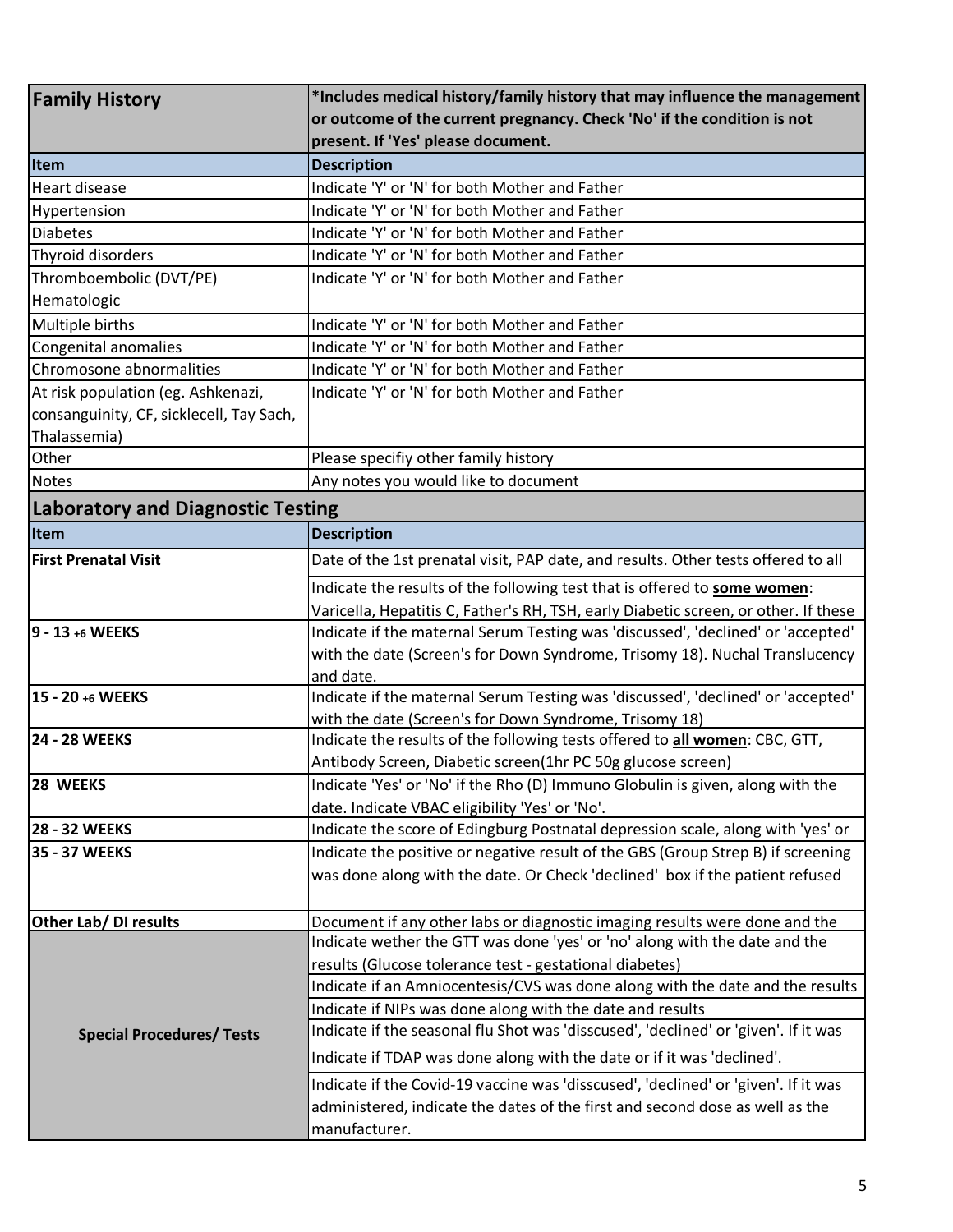# **Antenatal Record(Part 3 & 4)**

(Reminder that to the upper right of the form the patients label should be placed)

### \*Should you need more space for documentation please print subsequent assessments

| Item              | Description                                               |
|-------------------|-----------------------------------------------------------|
| <b>Blood type</b> | Please indicate blood type                                |
| <b>GBS</b>        | Please indicate GBS status                                |
| Ultrasound T1     | Please indicate the date and results of the T1 Ultrasound |
| Ultrasound T2     | Please indicate the date and results of the T2 Ultrasound |
|                   |                                                           |

| Maternal/Fetal          |                                                          |  |
|-------------------------|----------------------------------------------------------|--|
| <b>I</b> tem            | <b>Description</b>                                       |  |
| Identified risk factors | Indicate any identified risk factors                     |  |
| Plan of management      | Document the plan of management during current pregnancy |  |
| <b>Consults</b>         | Indicate any consultations during current pregnancy      |  |
| Hospitalizations        | Document any hospitalizations during current pregnancy   |  |

| <b>Susbsequent Assessments</b> |                                                                         |
|--------------------------------|-------------------------------------------------------------------------|
| Item                           | <b>Description</b>                                                      |
| <b>EDD</b>                     | Please indicate the estimated delivery date                             |
| Age                            | Document the age of the woman at delivery                               |
| G                              | Indicate the woman's gravida                                            |
| lP.                            | Indicate the woman's parity                                             |
|                                | Indicate the woman's term pregnancies                                   |
| I٨                             | Indicate if and how many abortions occurred                             |
|                                | Indicate the number of living children the woman has                    |
| Pre-pregnancy BMI              | Document the women's pre-pregnancy BMI. To determine BMI see appendix A |

| Please document, initial, date and sign for each visit the following |                                                               |
|----------------------------------------------------------------------|---------------------------------------------------------------|
| Item                                                                 | <b>Description</b>                                            |
| Date                                                                 | Document the date of the visits                               |
| Gest. Age                                                            | Document the gest age at time of visits                       |
| <b>SFH</b>                                                           | Document the woman's symphysial fundal height at each visit   |
| BP                                                                   | Document the woman's blood pressure at every visit            |
| Urine Prot.                                                          | Document the woman's urine protein for each visit             |
| FHR/FM                                                               | Document the Fetal heart rate/fetal monitoring for each visit |
| Pres. Position                                                       | Document the presentation position for each visit             |
| <b>Comments</b>                                                      | Space to document or specify in more detail                   |
| Next visit                                                           | Document the date for the next visit                          |
| Initials                                                             | Document your initials after each visit                       |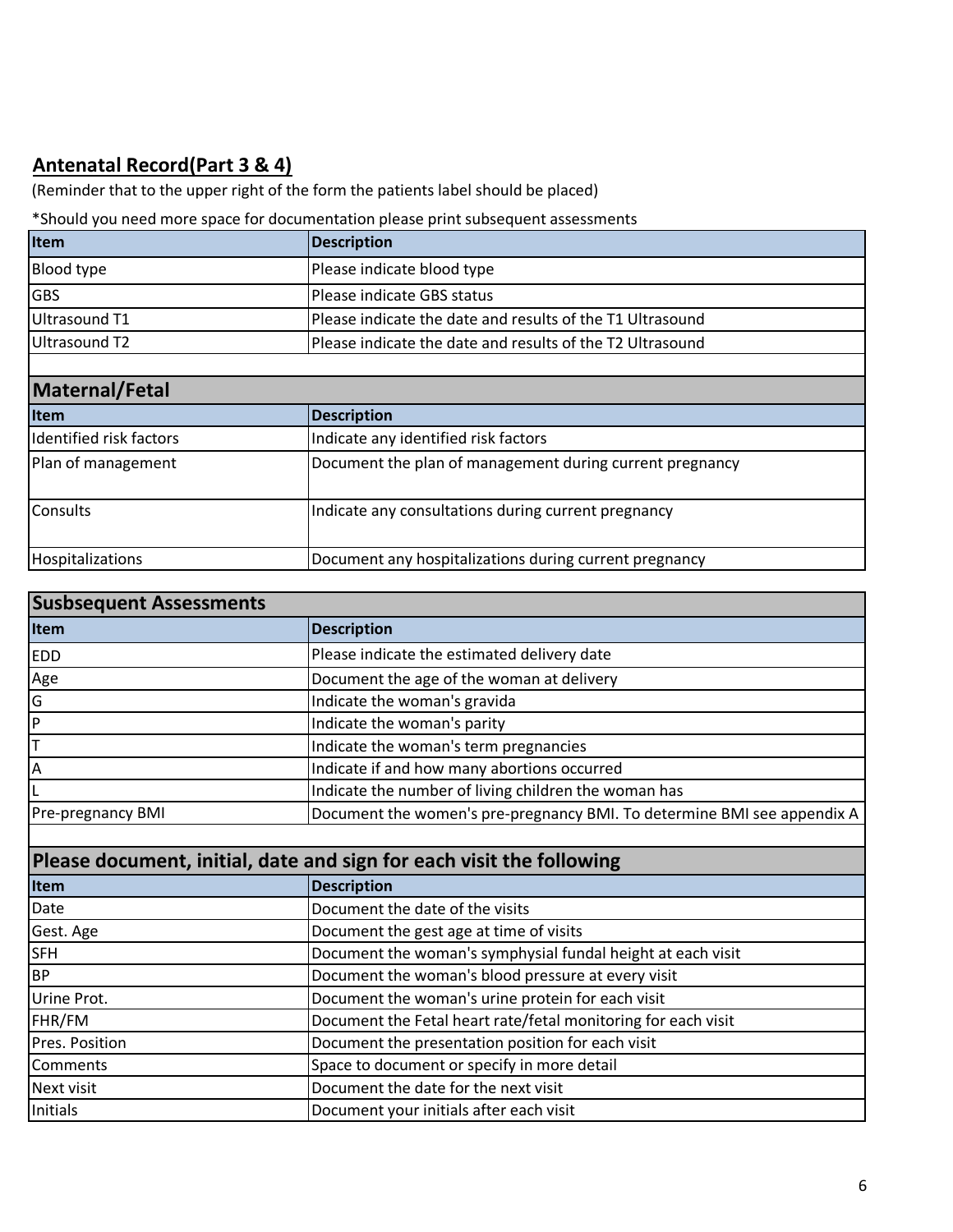### **Discussion topics**

Below are some discussion topics to have with your patient that will help you complete the antenatal record

| Nutrition               | Sexual Activity              |
|-------------------------|------------------------------|
| Travel                  | PROM/APH                     |
| <b>Depression Scale</b> | Newborn Screening            |
| Weight Gain             | <b>Breastfeeding classes</b> |
| Work Plan               | <b>On-call Providers</b>     |
| <b>GBS Screen</b>       | Neonatal Care                |
| Exercise                | <b>Prenatal Education</b>    |
| <b>Fetal Movement</b>   | <b>Birth Plan</b>            |
| Postpartum Care         | Contraception                |

#### **Acronym Legend**

FT-Full Time PT-Part Time mcg-micrograms EDD-expected due date US-ultrasound ART-assisted reproductive therapy OI- Ovulation Induction IUI- Intrauterine insemination IVF- In vitro fertilization ICSI- Intracytoplasmic sperm injection GI-Gastrointestinal HSV- Herpes Simplex Virus STI- sexually transmitted infection Hgb-hemoglobin PLT-platelets HgbAg-hemoglobin antigen ABO- Landsteiner's blood grouping system RH- rhesus factor HIV- Human immunodecifiency virus C&S-culture and sensitivity TSH- Thyroid stimulating hormone CBC- complete blood count GTT-glucose tolerance test rho-rhogam VBAC-vaginal birth after caesarean OTC-over the counter CVS- chorionic villus sampling TDAP- tetanus, diptheria, pertussis DI-diagnostic imaging G-gravida